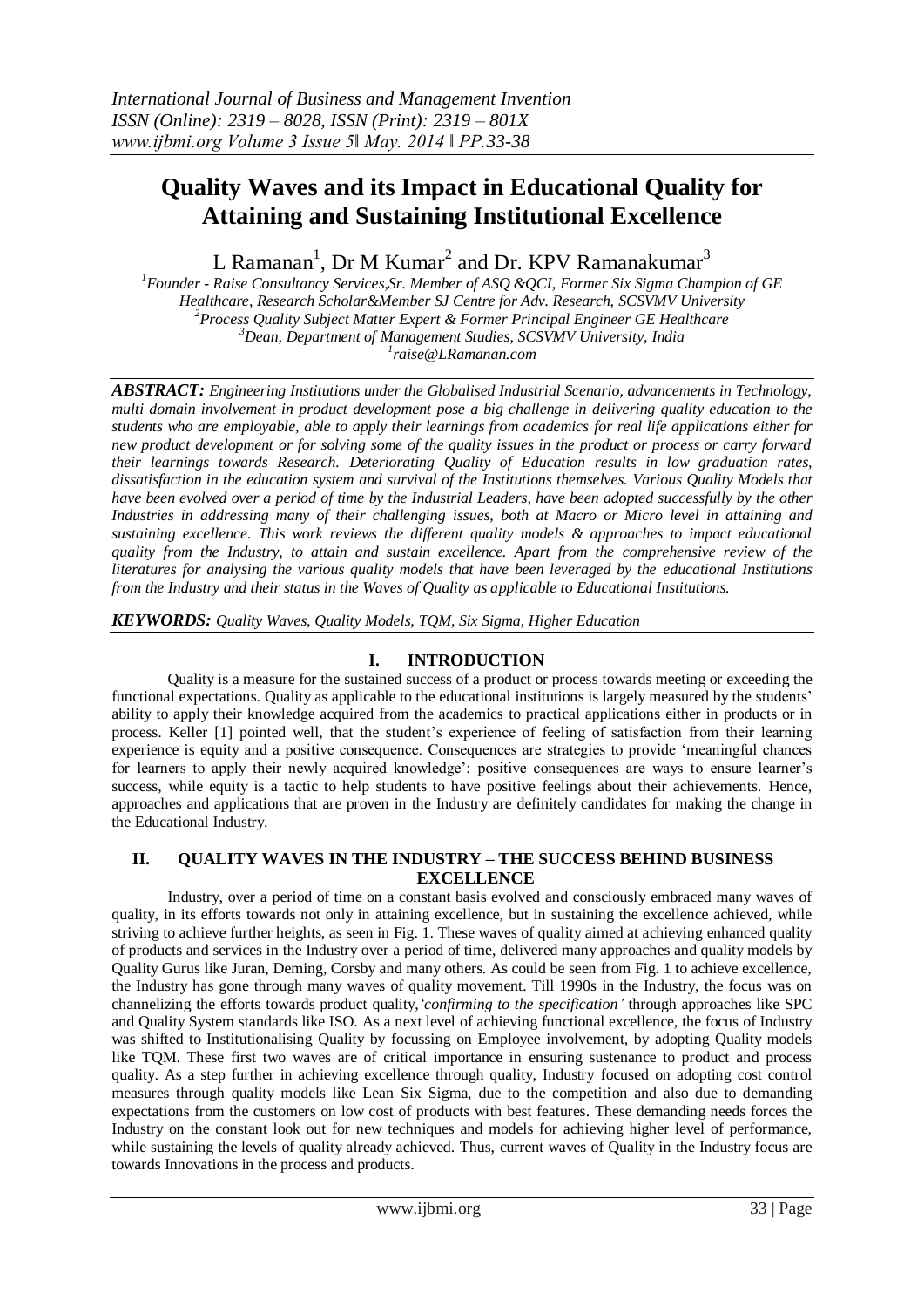

Fig. 1 Waves of Quality in Industry [2]

### **III. LITERATURE SURVEY - QUALITY MODELS AND THEIR APPLICATIONS TOQUALITY IN EDUCATIONAL INSTITUTIONS**

It shall largely benefit the Researchers and the stake holders working on the areas of "Educational Quality", if a literature review of existing work and application of Quality models to educational Institutions are brought out and mapped to Waves of Quality as presented in the later part of this work. Hence a brief work on the Quality Models as applied in academic Institutions, with their applicability, provide the scope for adjacent areas and research opportunities for these models from the published literatures. Ramanan et. al [3] explained the applicability of Six Sigma as a methodology in addressing the employability issue of engineering students and provided the broader frame work for applying the methodology with different phases, identified the root cause of issue and reserved case studies or application of tools etc. in further work. Ramanan et. al [4] explained the need for a quality metric for measuring quality in academic Institutions and proposed Six Sigma as a metric for it Ramanan et. al [5] detailed the two different models of Six Sigma, namely DMAIC and DFSS. The work focussed on DMAIC model & its applicability, at macro level of the Institution by comparing it to system level of product and also at micro level of the Institution, by comparing it to the component level of the product. Chitra [6] brought out the perception on employability from the angle of employer and students. She quantified the gap from the perceived views on employability from the structured survey questionnaire.

Prabhakaret. al [7] measured the quality of Engineering Institution by pass percentage of students, by considering education sector as a service sector of the Industry. They have quantified the success of Six Sigma application in improving the Quality to the pass percentage. Ramasubramanian [8] explained the various roles of Six Sigma as in the Industry and mapping it with educational Institution"s academic roles in the implementation of Six Sigma for an Engineering Educational Institutions, with a fair complexity of educational process involved and the stake holders. Imam et. al [9] very nicely captured the 12 step process of Six Sigma and the variability, which is the fundamental concept of Six Sigma. Authors have explained how it will benefit the Institute if Six Sigma is implemented in all functions, process and departments and the design change, which is the philosophy of DFSS one process entitlement is achieved through DMAIC as explained in [5]. It also helps in sustaining excellence at its current level and raise the bar towards higher levels of excellence as shown in Fig. 2 Jayanta et. al [10] answers the question of whether the Educational Institutions can be run as an Industry, with a clear YES from published works. Explains the human value & knowledge assets created by Institutions as product than physical products like cars etc of an Industry and emphasises on the need for usage of tools like QFD in educational curriculum. The various phases of DMAIC model of Six Sigma is briefly explained, while briefing the experience of TQM and Continuous Improvements initiatives in Educational Institutions in the past. Ross et. al [11] Deals with document and content management solutions of higher educational Institutions by applying Lean and Six Sigma strategy. Briefs Lean Flow and Six Sigma with its origin and benefits. It quantifies Six sigma Application and its benefits from GE's products and business benefit of turnovers. Similarly, it traces lean flow history and benefits from Henry Ford's Day to adoption by Toyota with changes to suit the needs of Toyota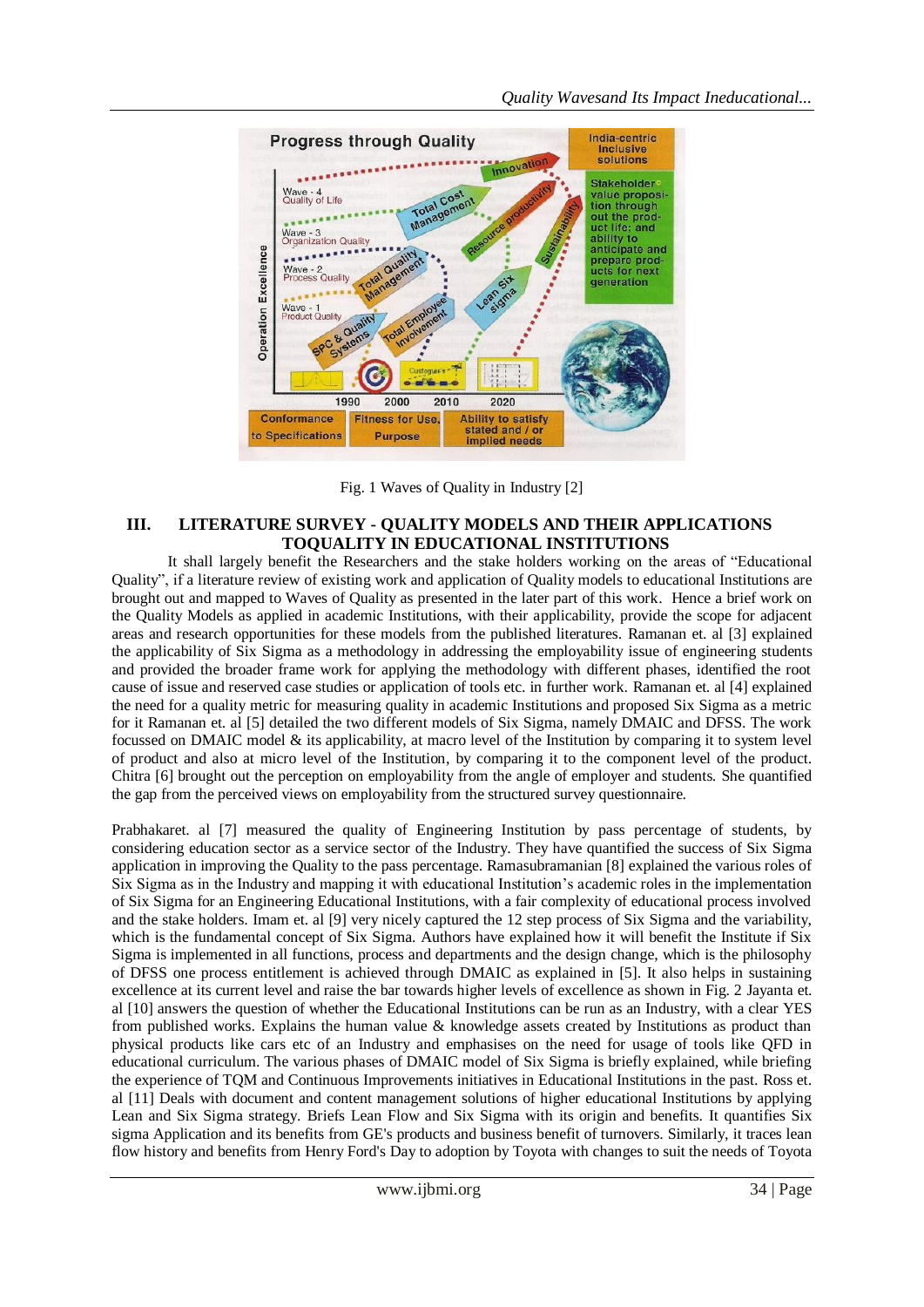Production systems (TPS). Vidyaet. al [12] explains in brief the quality models of Lean, Six Sigma and Lean Six Sigma and their adoption to Industries and higher educational Institutions. The authors after extensive literature survey concludes, that the scope for application and the opportunity for research in impacting Quality in Higher Educational Institutions with Six Sigma is higher, though the work already done are with particular parameters and particular area. Yulia [13] in her work emphasis on the significance of measuring student satisfaction in educational environment. It rightly quantifies the measure of student satisfaction and motivations are largely due to student interaction with other factors of educational environment. Joan [14] explains the proposal of applying Six Sigma to the System Level with emphasis on 3 Cs (Common Metrics, Constant Communication and Cultural Change). He views qualified Engineering graduates as a produce of defect free process. Few of the Six Sigma Projects executed have been explained, which can be compared to the Green Belt Projects as in Fig. 5 of [5]Norma [15]While reasoning higher education being at the cross roads, is due to higher tuition fees, low rate of completion rate of graduations and little accountability for improvements to attainments or achievements, explains how embracing of Lean Six Sigma Shall benefit educational institutions in academic accreditation process, DMAIC templates, remove hidden costs, establishing a common metric etc. Roger [16] quantifies the need for leveraging best management practices like Lean, six Sigma and Innovation Management concepts from corporate sectors for betterment of educational needs. He brought a new definition on the product of educational Institution, by defining the product of the Educational Institution as ' a process of educatingthe Student' and *student himself is not a product*. He defined further student as a team member actively participating in the design, execution and creation of the product, hence his involvement in the process. He has defined the customers of the educational Institutions product, their expectation, tent wastes in higher educational Institutions and means of eliminating waste.

Sean [17] explains the benefits offered by the Six Sigma to the Industry and academic courses offered in US Universities since 2004. He also explains the applicability of Six Sigma to academia and refers literature references in the myth that six sigma is applicable to larger Industries only. Detailed explanations of each phase of DMAIC are explained with literature references, along with the curriculum and tools. Quantifies with NAIT accredited program's requirement and evaluates the skill levels, while quantifying the awareness in academia.Deepak et. al[18] Tracing briefly from the origin of Quality to TQM and its applicability to service sector like Educational Institutions. Briefly explains the principles of TQM and the applicable tools. With a broader literature survey proposes four steps process, for adoption of TQM in service sector.Robert [19] Traces the origin of TQM with Deming's 14 Steps, which was embraced by Japan first and later my Motorola. Author explains how TQM was implemented in the Academy for the core course on Energy System and narrates for successful implementation how the support of everyone in the chain of the organisation is important.Author pointedly identifies the customers of an Educational Institution as Students and the employer employs them after a detailed consideration of all stake holders involved.Also precisely touches upon the attitudinal behaviours questions like "What we, faculty and staff, can do to make the learning experience in this class room better?" Quoting the reference from Winn [20], which is true till today on evaluation process, author explains the changes needed in process on testing & evaluation, which shall be focussed on progress in learning. Author has very well mapped the 14 points of Deming to the Educational Process.Norhayattiet. al [21] while tracing the origin and success of TQM in Industry for embracing it into Higher education suggest, it be addressed as TQE (Total Quality Education) as it extends beyond customers to the society and as a business beyond students. Authors with an extensive survey of existing literatures conclude that TQM as a quality model have not penetrated widely and got popularised to reap the benefit of Quality Impact in Education, like that of an Industry.

Irfanet. al [22] after a detailed survey of existing literature relevant to Engineering education identifies the gap in deteriorating quality level and the standards and the macro level contributions by the Governmental Institutions and the accrediting bodies like AICTE. Author suggests that quality model like TQM embraced by the educational Institutions to address the issues concerning engineering education.Murad et. al[23] attributes deteriorating quality of education to developing nation and reasons it due to paucity of funds. He details the functions of education and its purpose. They cite the definition of Quality, relates it to three dimensions of educational quality and the three acronyms in TQM. This work provides the great deal of references on Customers and Information flow in educational System. They have dwelt in detail *Students* as a customer and their changing roles. Author narrates that generally students prefer to select the Institution closer to their locations, which is correlating with Nagi [24]. Authors have touched upon how Technological changes impacted the educational system, the delivery of educational process and how they will contribute to the excellence if repeatedly as a continuous process. Abdul Raheem [25] explains how Leadership commitment is important in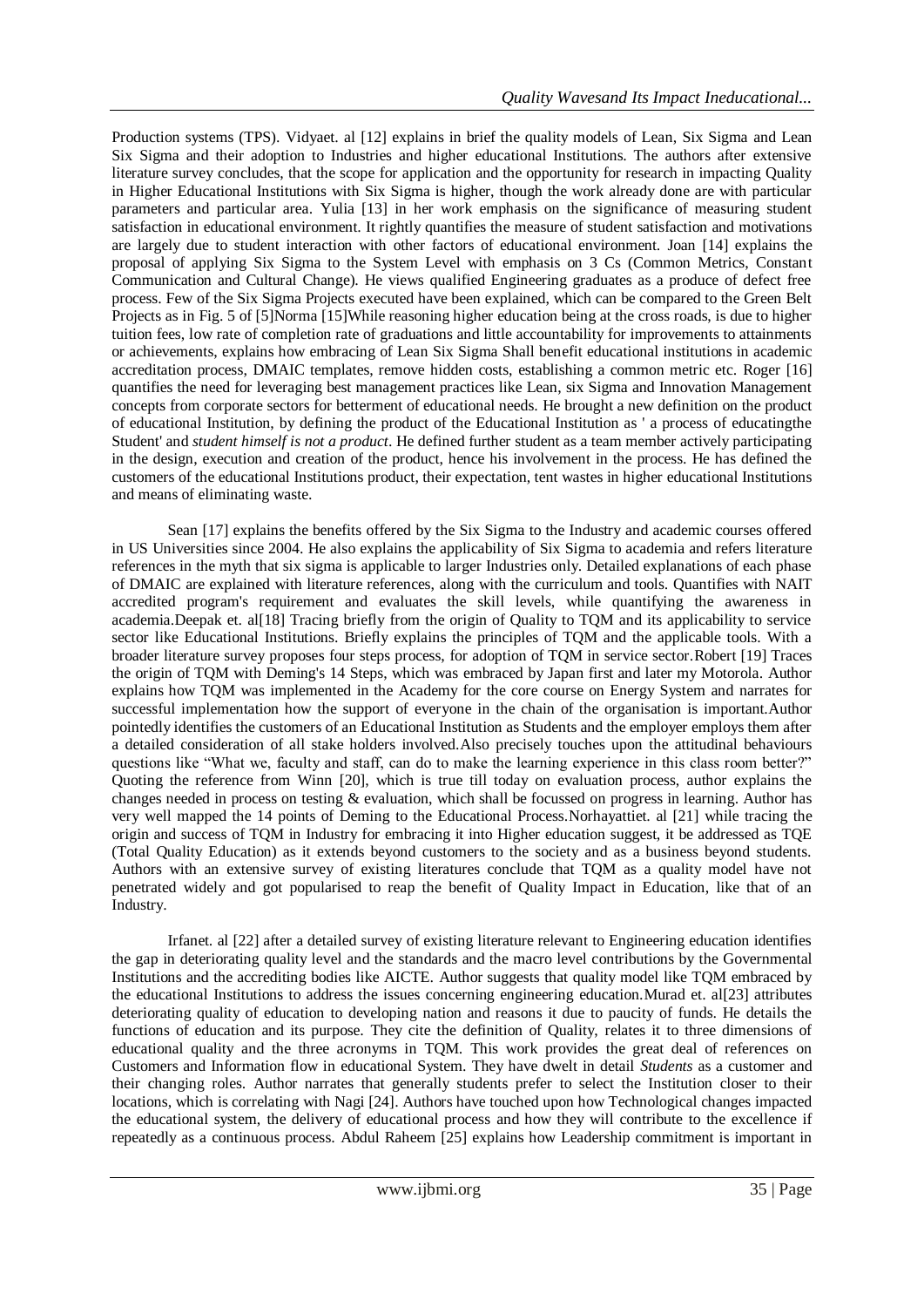Higher education quality from the experience of commitment and involvement from the King of Jordan. He traces the benefits of TQM to higher education and quality and define customers of higher education by citing various literature references. By citing literature references identifies one of the biggest resistance in TQM implementation is Professors, while narrating the importance of Leadership commitment and other factors that offer resistance in TQM implementation. Author proposed a conceptual Model, (which can be broadly compared to SIPOC of Six Sigma?), concludes TQM can be implemented to higher education with suitable modifications. Shramet. al [26] draws the conclusion after review of literatures that TQM implementation is not completed across all Industries and that too in small scale Industries of developing countries and reasoning out the investments needs for TQM implementation, while acknowledging the benefits of TQM implementation as observed from the Industries which have adopted. Wlodzimierz [27] relates Quality of Engineering Education and accredition of Engineering education programs are closely connected to the engineering degrees awarded and also the professional competency of the Engineers himself and a precondition for International mobility. While explaining the three basic approaches, emphasis the need for worldwide standards from the principles of accredition. Xilia [28] quoting from the popular Chinese proverb "Teach me, I will forget; Show me, I may remember and Involve me, I will understand", explains the need for reformation of engineering education of next generation with two key points i) Shift from Knowledge Transformation to Capacity building as complete knowledge transformation in class room is not possible, ii) shift from teacher centred education system to student centred education system. Author explains educational quality depends on how well the students learnt the subject rather than how well it was taught and with feedback explained in distribution frequency. Author explains that it is not possible to educate engineers everything from engineering school, which is the reason why engineering schools of China are called "cradles of engineers".

# **IV. WAVES OF QUALITY IN THE EDUCATIONAL INSTITUTIONS 4.1 Current Scenario and Status**

It is observed from the literatures, that the quality waves penetration is academic Institutions is in very slow phase, when compared to the Industry and is not specific to one country or region, though there have been few Institution attempted and benefitted by embracing quality Models of the Quality Waves.From the literature survey, it can be broadly be analysed and mapped to the waves of Quality in educationalInstitution in achieving Excellence as presented in Fig. 2. As detailed in Fig.2, almost all of the educational Institutions, in particular higher educational Institutions have embraced Quality System Standards like ISO in enhancing the process of education and to make them defect free. However, the other waves of Quality are yet to penetrate and deliver results in the Educational Institutions. Embracing Quality wave not only benefits the academic Institutions, but also the educational system across the globe in solving some of the critical challenges like "Employability", this requires multi-pronged approaches both at Institutional and national level. The educational Institutions are forced to look at the Quality models for addressing the Quality issue of the products and the processof educational system, not only from the point of achieving excellence but their existence itself due to deteriorating quality. Towards this objective, It appears that the Quality Wave-2 in academia is started with multi-pronged approaches at macro levels from the Policy makers of the Nation and at the Micro level from the educational Institutions themselves across the globe. It is foreseen from the Industry"s experience of sustaining excellence achieved and to strive for higher level, academic Institutions too shall face the challenge of sustaining the excellence once the quality issues like "employability" etc., are addressed. To sustain and to scale-up further levels of excellence, educational Institutions shall be forced to embrace other waves of Quality as seen in Fig.2



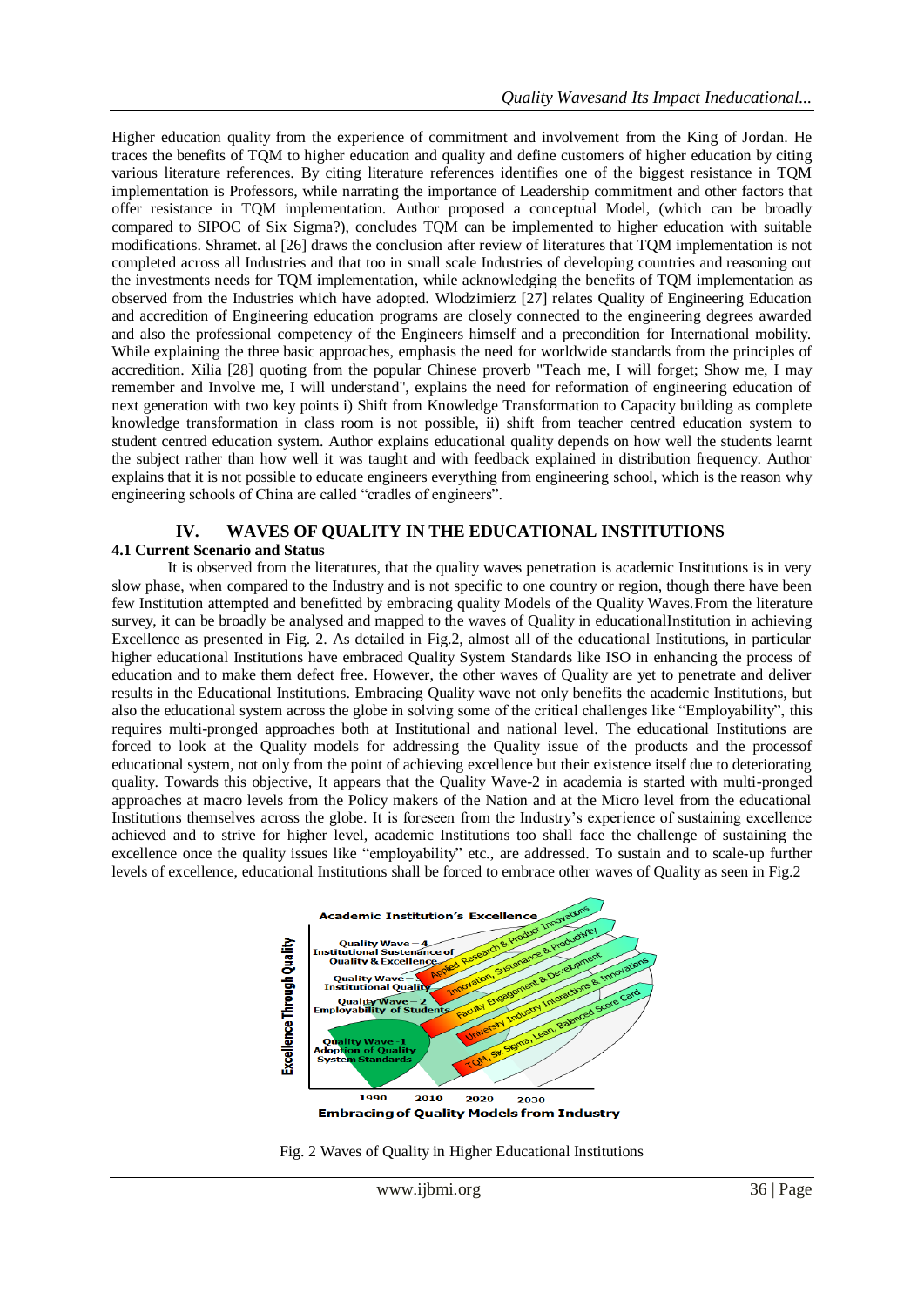#### **4.2 Quality Models and Their Success**

It is observed from the success in every waves Industry embraced, the success was achieved when there was a leadership involvement, commitment and adopted "*Top Down approach*". Though TQM was embraced by the Industry in 90s, penetration in educational Institutions appears not effective due to lack of management support as found from literature. Success of quality model like Six Sigma and consequent benefits in the Industries like GE is achieved due to the involvement of everyone in the chain of the organisation. Academic Institutions should embrace the six sigma structural model as presented in Fig 5 of [5] by involving everyone. As observed in literature, there will be resistance for Six Sigma Implementations in educational implementations, which shall be overcome by change management approach. As Six Sigma is a structured approach, metric driven and encompasses all the tools of TQM Fig 6 [5], it shall benefit the Educational Institutions largely as proved by Industrial leaders like GE, Motorola etc. However, it is left to the comfort levels of the Individual Institutions on adopting Quality Models like TQM, Six Sigma, Lean etc.

It is quite obvious Six Sigma as a metric [4], as a methodology and approach to the system level [5] at the macro level or for addressing an issue specific issue [3] at the micro level of Institutions, shall largely benefit Educational Institutions in enhancing the Quality in the Education. It is imperative the educational institutions need to adopt the Quality models and embed within their organisations by embracing the waves of quality as presented in Fig 2, depending on their current level of adoption not only for attaining excellence and sustaining excellence, but also from the stand point of existence of Institutions themselves.

### **4.3 Scope for Further Research**

As observed from the literatures as presented, there is no clear and consensus on the *'Customer'* of educational Institutions, unlike the Industry. Since any of the Quality models like TQM or Six Sigma or Lean etc starts and end with customer, in the absence of clarity on "Customer" of educational Institutions achieving excellence shall be a distant dream. May be this could be one of the reasons of slow penetration of quality model in educational institutions. It throws opportunity of research on stake holder analysis towards defining the customer of educational institutions.

### **V. SUMMARY AND CONCLUSION:**

Educational Institutions have realised the benefits achieved by the Industry, it is important by embracing the Quality Models depending on Institution"s current level of maturity with a "top down approach" and adopt multiple waves of quality in stages. It benefits the Educational Institutions not only in achieving different goals at every wave and attain excellence. It is extremely important that educational institutions adopt the quality models to exist, attain & sustain excellence and to scale-up for higher goals of achievements. It is extremely essential that the commitment and involvement of everyone in the chain of the Institution for successful implementation of Quality models and Leadership commitments towards embracing waves of Quality.

#### **REFERENCES:**

- [1] Keller JM,Motivational Design for Learning and Performance, Springer, 2010
- [2] Quality Strategies Past, Present & Future, Quality V-5, June July 2011
- [3] L Ramanan, M Kumar and KPV Ramanakumar, Six Sigma Methodology for Addressing the Employability Issues of Engineering Graduates, Vol 3, Issue 2, pp 59-66, 2014
- [4] L Ramanan and KPV Ramanakumar, Six Sigma As a Measurement Metric in Measuring Quality of Higher Education, *Intnl Journal of Business Management Invention, Vol 3, Issue 1, pp 28-30, 2014*
- [5] L Ramanan, M Kumar and KPV Ramanakumar, Six Sigma DMAIC frame Work for Enhancing Quality in Engineering Educational Institutions, *IntnlJournal of Business Management Invention, Vol 3, Issue 1, pp 36 -4, 2014*
- [6] Chithra R, Employability Skills A Study on the perception of the Engineering Students and their Prospective Employers, *Global Journal of Management and Business Studies, Vol 3, Number 5, pp 525-534, 2013*
- [7] PrabhakarKaushik, and Dinesh Khanduja, Utilising Six Sigma for Improving the pass percentage of Students A Technical Institute Case Study, *Educational Research and Review Vol. 5 (9), pp. 471-483, 2010*
- [8] P Ramasubramanian,Six Sigma in Educational Institutions, *Intl Journal of Engineering Practical Research, Vol 1, Issue 1, pp 1-5, 2012*
- [9] Imam M and Pradeep B, Transforming US Higher Education with Six Sigma, *Proceedings of the Intnl Network of Quality Assesment Agencies in Higher Education, Abudhabi, 2009*
- [10] JayantaK Bandyopadhyahand Robert Lichman, Six Sigma approach to quality and productivity improvement in Institution of Higher educational in the United States, *International Journal of Management, Vol 24, No. 4, 2007*
- [11] Ross Raifsnider and Dave Kurt,Lean Six Sigma in Higher Education*, White Paper from XEROX Corporation, USA*
- [12] VidyaYerneni and SupriyaJha,Can Operational Tools & Techniques be Used to Achieve Excellence in Higher Education Systems in India–An Exploration*, International Journal of Management and Strategy, (2013), Vol 4, Issue 6*
- [13] YuliaStukalina, Addressing Service quality Issues in Higher Education: The Educational Environment Evaluation from the Student"s Perspective, *Technological and Economic Development of Economy,(2012), Vol 18(1), pp 84-9*